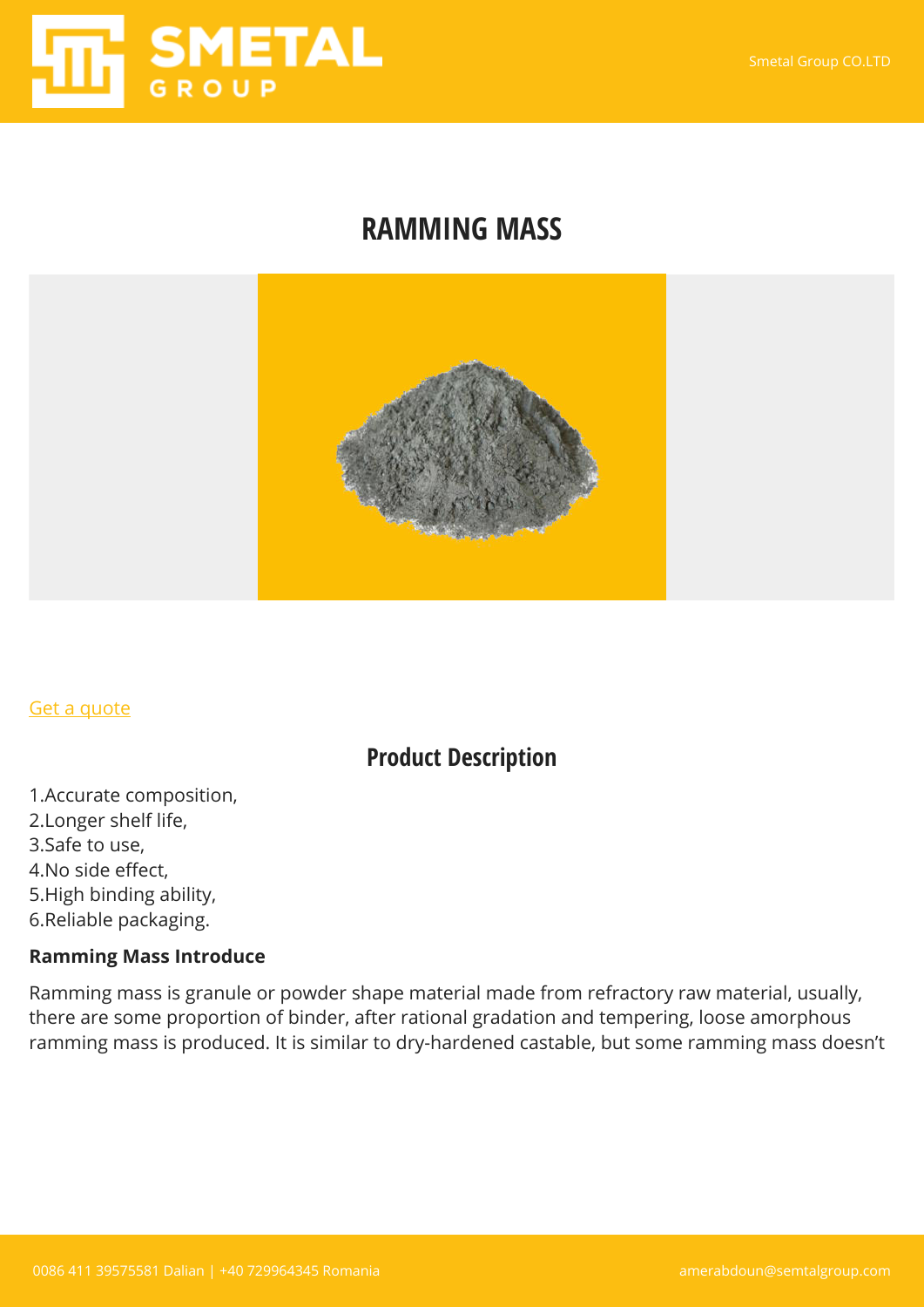

have self-setting binder, so fierce ramming should be applied during construction, that's why it is called ramming mass.

#### **The Composition of Ramming Mass and Application:**

| Name                       | Composition                                                                                          | Application                                                                                                                                                                                                                                    | <b>Note</b>    |
|----------------------------|------------------------------------------------------------------------------------------------------|------------------------------------------------------------------------------------------------------------------------------------------------------------------------------------------------------------------------------------------------|----------------|
| Carbon packing<br>material | Metallurgical coke<br>powder(less than<br>4mm) 80%<br>Dehydrated coal<br>tar 15%<br>Coal pitch 5%    | The gap between<br>blast furnace base<br>clay brick<br>masonry<br>and furnace shell,<br>blast furnace<br>hearth, the gap Volume ratio<br>between furnace<br>hearth clay<br>brick or high<br>alumina masonry<br>and surrounding<br>cooling wall |                |
| Carbon ramming<br>mass     | Metallurgical coke<br>powder(less than<br>4mm) 85%<br>Dehydrated coal<br>tar 5%<br>Coal pitch 10%    | <b>Blast furnace</b><br>lining                                                                                                                                                                                                                 | (mass ratio)   |
|                            | Magnesia sand<br>(granularity<br>≤5mm) 85%<br>dehydrated coal<br>tar 15%                             | Lateral lifting<br>open hearth<br>furnace bottom                                                                                                                                                                                               | (Volume ratio) |
| Magnesia<br>ramming mass   | Magnesia sand<br>89%~91.5%<br>dehydrated coal<br>tar 7%~9%<br>coal pitch<br>1.5%~2%                  | Electric furnace<br>bottom                                                                                                                                                                                                                     | (mass ratio)   |
|                            | Magnesia sand<br>89%<br>iron oxide powder Electric furnace<br>2%<br>dehydrated coal<br><u>tar 9%</u> | bottom and ramp                                                                                                                                                                                                                                | Mass ratio     |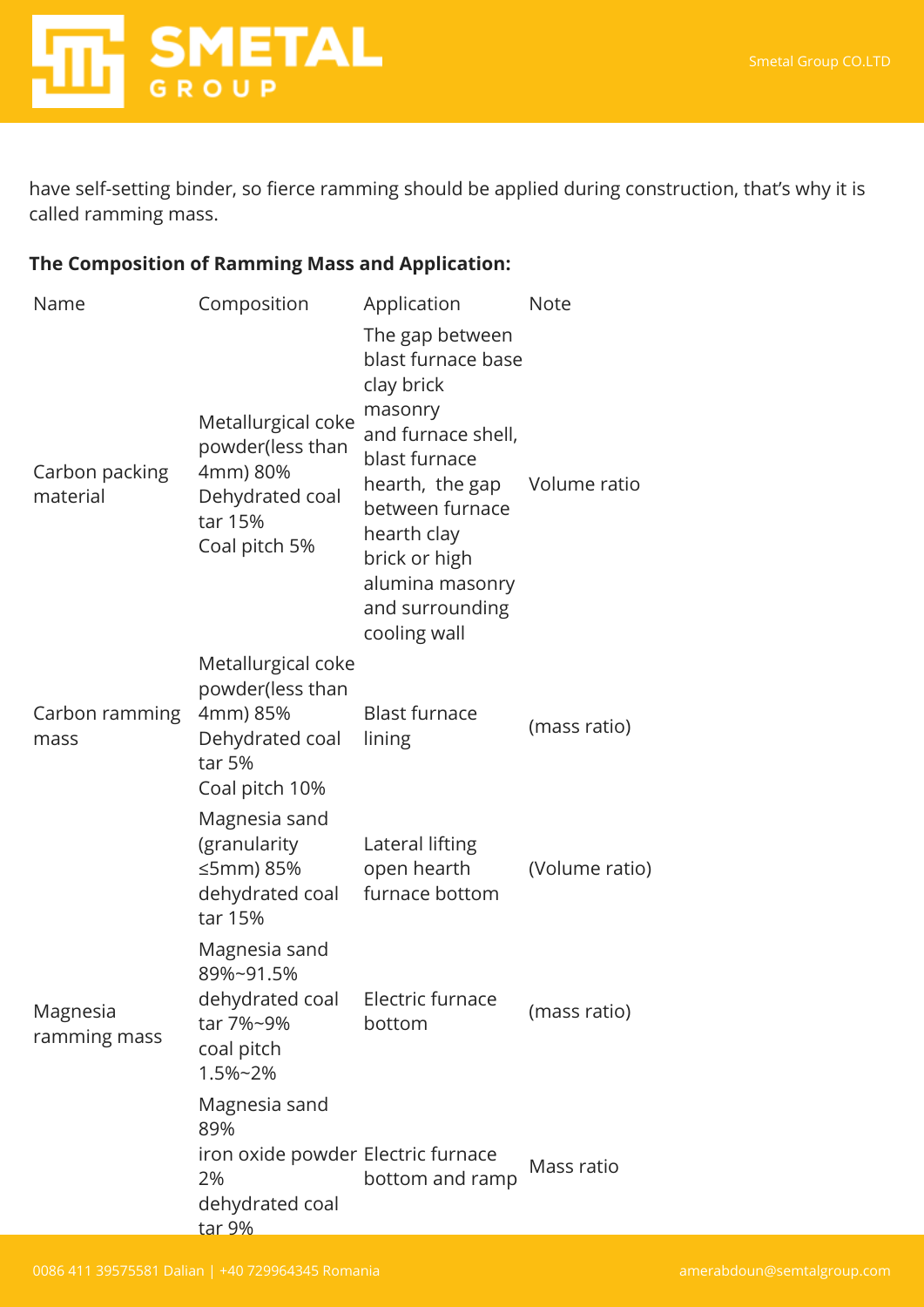# **HITE** SMETAL

| Chrome plastic<br>refractory | Chromite 97%<br>binding clay 3%<br>water glass 7%                                                                                                   | Soaking pit hearth<br>central part,<br>burner nozzle<br>surrounding | (mass ratio)                                                          |
|------------------------------|-----------------------------------------------------------------------------------------------------------------------------------------------------|---------------------------------------------------------------------|-----------------------------------------------------------------------|
| Magnesia<br>ramming mass     | Magnesia sand<br>50%<br>clay refractory<br>mortar 30%<br>laterite 5%<br>coke powder 5%<br>Iron oxide<br>powder 10%<br>Brine (for extra<br>addition) | Soaking pit hearth<br>central part,<br>burner nozzle<br>surrounding | (mass ratio)                                                          |
| Chrome oxide<br>ramming mass | Chromite<br>(granularity<br>≤3mm) 90%<br>Iron oxide<br>(granularity<br>≤3mm) 5%                                                                     | Circular heating<br>furnace bottom                                  | (volume ratio)<br>chromite<br>ingredient<br>requirement:<br>Cr2O3>35% |

## **Related Products**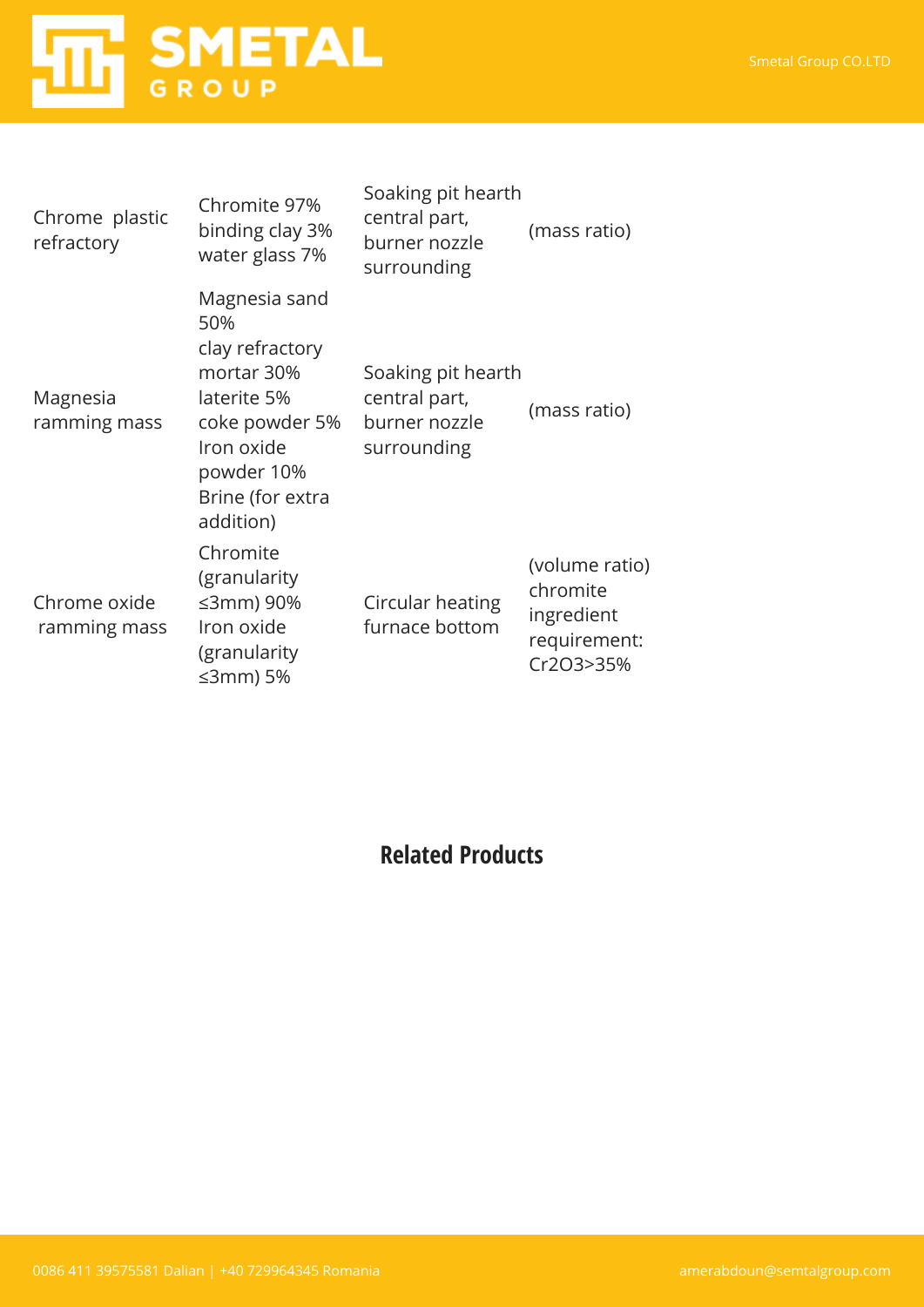



**Ramming Mass**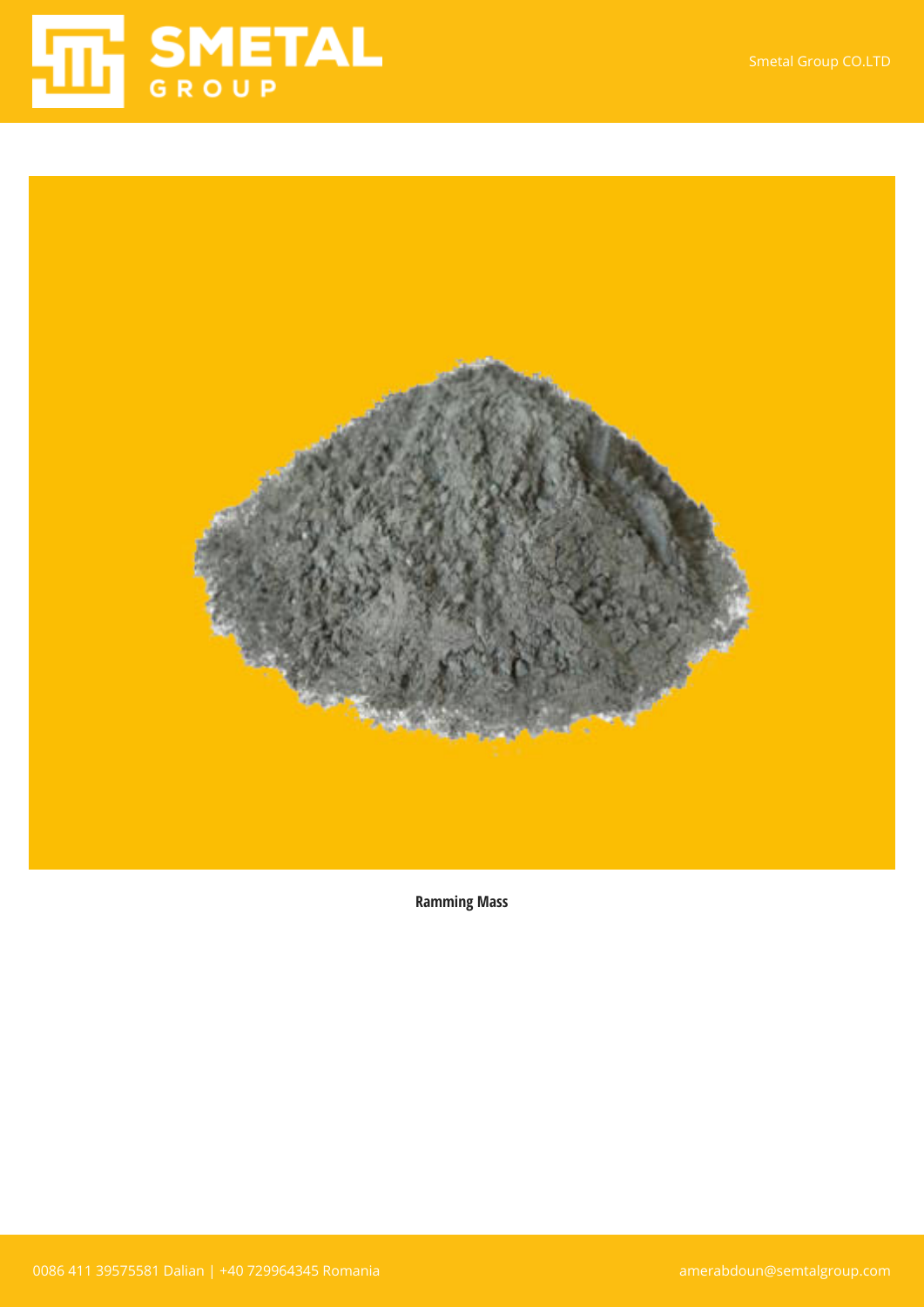



**Insulation Castable**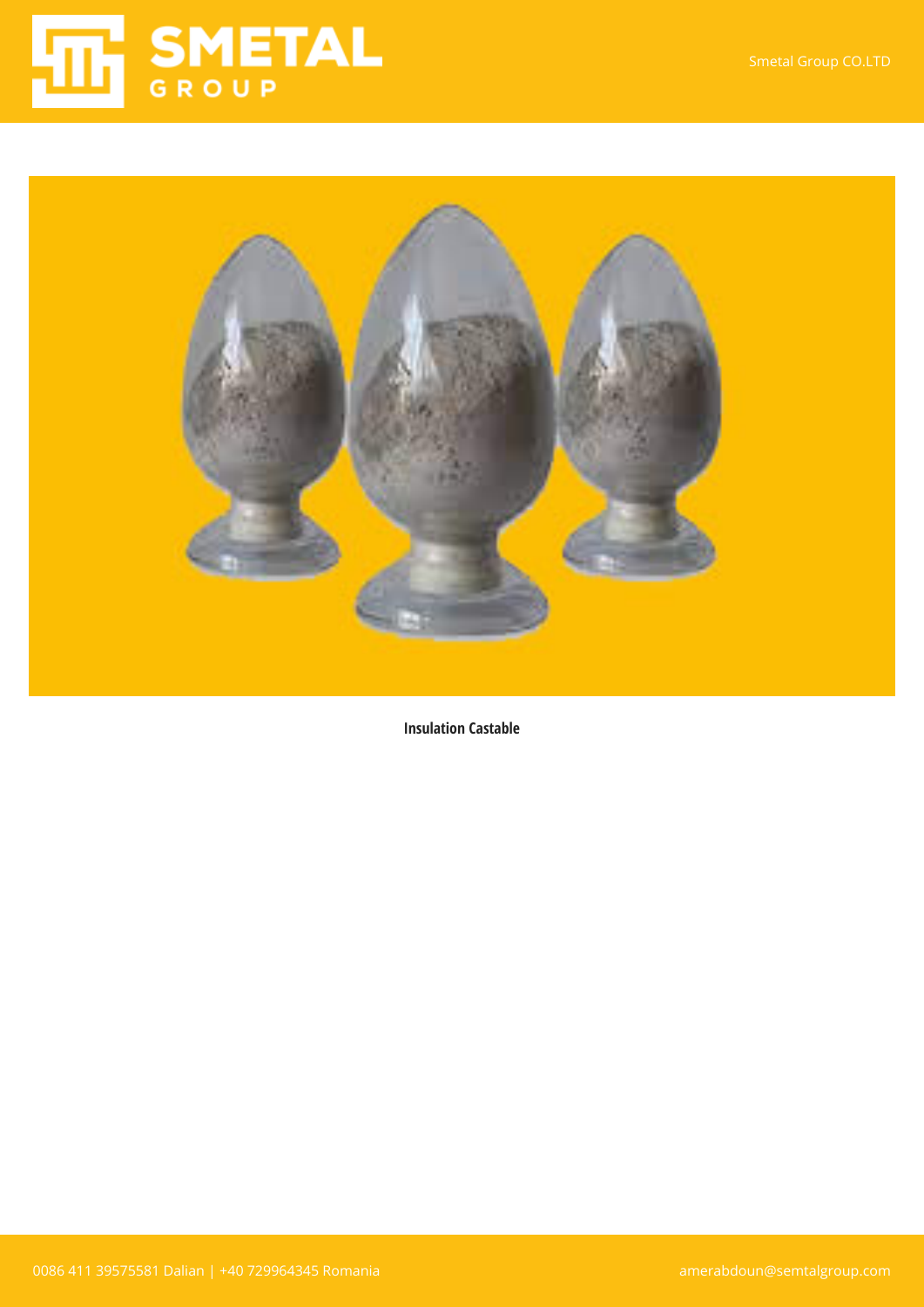



**Refractory Mortar**